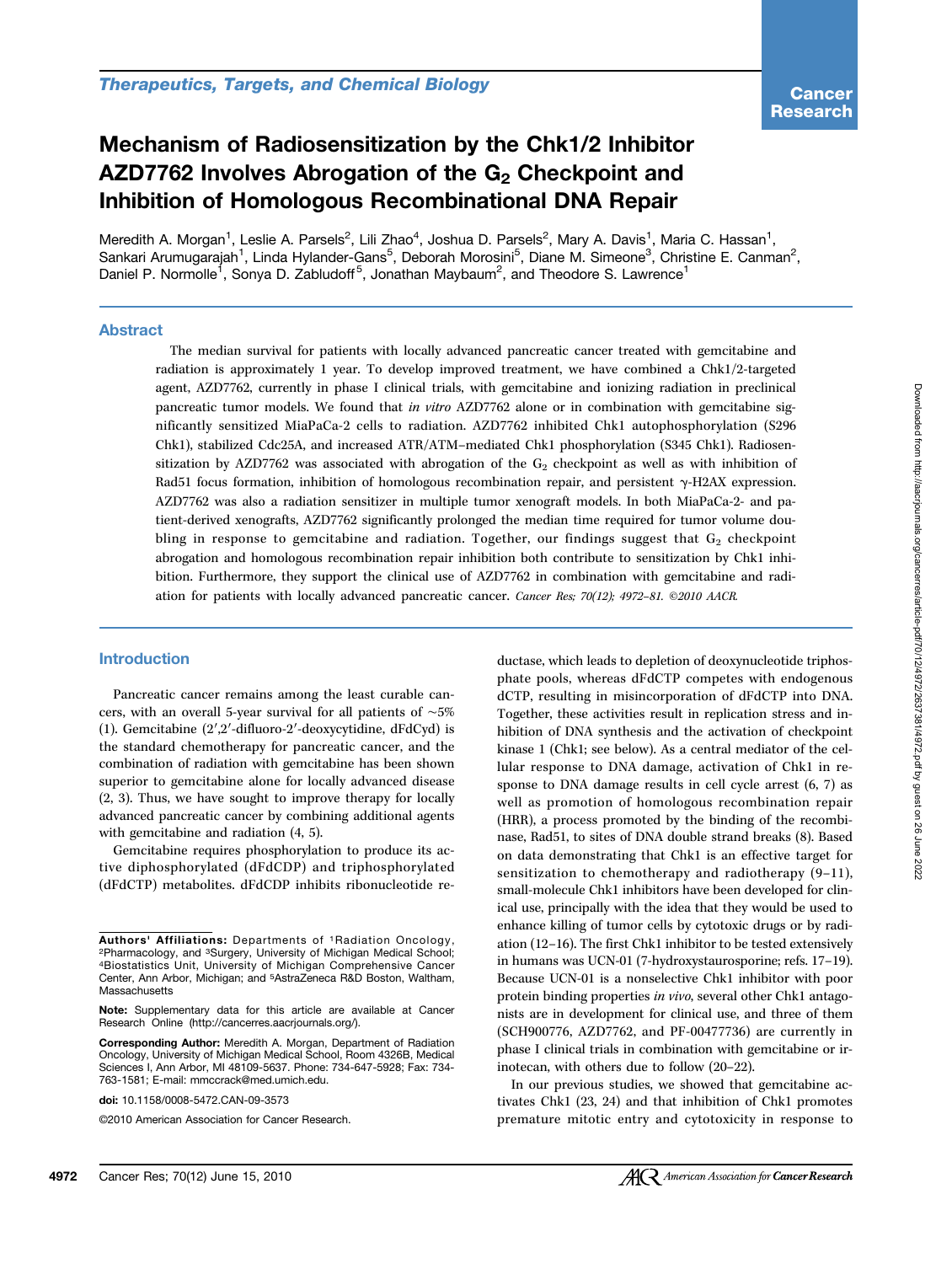gemcitabine (25). In addition, Chk1 inhibition leads to impaired Rad51 focus formation, a key step in HRR and a prolonged DNA damage response in pancreatic cancer cells treated with gemcitabine (26). The goal of the present study was to determine whether the Chk1/2 inhibitor AZD7762 sensitizes pancreatic cancer cells to radiation as well as gemcitabine-radiation. When we found that AZD7762 sensitized to radiation both in the presence and absence of gemcitabine in our in vitro pancreatic cancer model, we then went on to determine the mechanism(s) of sensitization. We hypothesized that inhibition of both cell cycle checkpoints and HRR was involved in AZD7762-mediated radiosensitization. To begin to test this hypothesis, we determined whether AZD7762 interfered with cell cycle checkpoint activation in bromodeoxyuridine (BrdUrd) pulse-chase experiments and HRR-mediated DNA repair by Rad51 focus formation and an HRR activity assay. Finally, we tested the efficacy of AZD7762 as a radiation sensitizer in vivo in both cell line– and patient-derived pancreatic tumor xenograft models.

## Materials and Methods

### Cell culture and drug solutions

MiaPaCa-2 cells were obtained from the American Type Culture Collection and grown in DMEM supplemented with 10% fetal bovine serum (FBS; Invitrogen) and 2 mmol/L L-glutamine (Sigma). Experiments were conducted on exponentially growing cells. Cells were tested for Mycoplasma once every 3 months. Gemcitabine (Eli Lilly) was dissolved in PBS. AZD7762 was dissolved in DMSO (in vitro) or 11.3% 2-hydroxypropyl-β-cyclodextrin (Sigma) and 0.9% sterile saline (in vivo). Clonogenic survival assays were conducted as previously described (5, 27, 28). Nonspecific, Chk1, and Chk2 siRNA were purchased from Dharmacon and used as previously described (23).

#### Flow cytometry

For γ-H2AX analysis, samples were processed as previously described (29). For BrdUrd pulse-chase experiments, samples were pulsed with 30 μmol/L BrdUrd for 15 minutes, washed with medium containing 10 μmol/L thymidine, irradiated, and processed and analyzed as previously described (30) using anti-BrdUrd (Pharmingen) and FITC-conjugated anti-mouse (Sigma Biochemicals) antibodies. Samples were analyzed on a FACScan flow cytometer (Becton Dickinson) with FlowJo software (Tree Star).

## Homologous recombination repair

MiaPaCa-2 cells were transfected with the pDR-GFP plasmid (31) using SuperFect transfection reagent (Qiagen) according to the manufacturer's protocol. Clones containing the DR-GFP reporter integrated chromosomally were isolated following puromycin selection. To measure repair of a DNA double strand break, cells were infected with the adenovirus AdNGUS24i, expressing the I-SceI enzyme. I-SceI–induced homologous recombination was measured

as the percentage of green fluorescent protein (GFP)–positive cells 48 hours later by flow cytometry.

## Immunoblotting

Cell pellets or pulverized frozen tumors were lysed and immunoblotted as previously described (5). Proteins were detected with Chk1 (S345), Chk1 (S296), Chk1, Chk2 (T68), GAPDH (Cell Signaling), Chk2 (Millipore), Cdc25A (Santa Cruz), or β-actin (Calbiochem) antibodies.

### Immunofluorescence

Cells cultured on coverslips were treated as illustrated in Fig. 1A. At 26 and 30 hours, cells were fixed and processed as previously described (26). Samples were imaged with an Olympus FV500 confocal microscope (Olympus America) with a 60× objective. For quantitation of Rad51 foci, at least 100 cells from each of three independent experiments were visually scored for each condition. Cells with ≥5 Rad51 foci were scored as positive and compared for statistical analyses. Foci-positive cells were binned as having 5 to 9 or 10 or more Rad51 foci.

### Immunohistochemistry

Harvested tumors were fixed in 10% neutral buffered formalin for 24 hours, then embedded in paraffin blocks and sectioned at 5 μm onto slides. Histopathology was conducted using hematoxylin and eosin staining and immunohistochemistry using Chk1 (S345; Cell Signaling) antibody, biotinylated rabbit secondary antibody, streptavidin–horseradish peroxidase complex, and 3,3′-diaminobenzidine chromogen kit (Ventana). Positive rodent control slides showed strong nuclear staining, and negative control slides (Rabbit IgG) showed levels of nonspecific staining, if any. Tumors were microscopically evaluated with a 20× objective to assess morphologic changes, and results were reported by a pathologist. Slide images were produced by Aperio Imagescope.

## Irradiation

Irradiations were carried out using a Philips RT250 (Kimtron Medical) at a dose rate of ∼2 Gy/min in the University of Michigan Comprehensive Cancer Center Experimental Irradiation Core. Dosimetry was carried out using an ionization chamber connected to an electrometer system that is directly traceable to a National Institute of Standards and Technology calibration. For tumor irradiation, animals were anesthetized with isoflurane and positioned such that the apex of each flank tumor was at the center of a 2.4-cm aperture in the secondary collimator, with the rest of the mouse shielded from radiation.

## Tumor growth studies

Animals were handled according to a protocol approved by the University of Michigan Committee for Use and Care of Animals. MiaPaCa-2 cells or patient-derived pancreatic tumor cells ( $5 \times 10^6$  or  $1 \times 10^6$ , respectively) were suspended in a 1:1 mixture of 10% FBS-RPMI/Matrigel (BD Biosciences) and injected subcutaneously into the flanks of athymic nude or Nod-scid mice, respectively. Samples of human pancreatic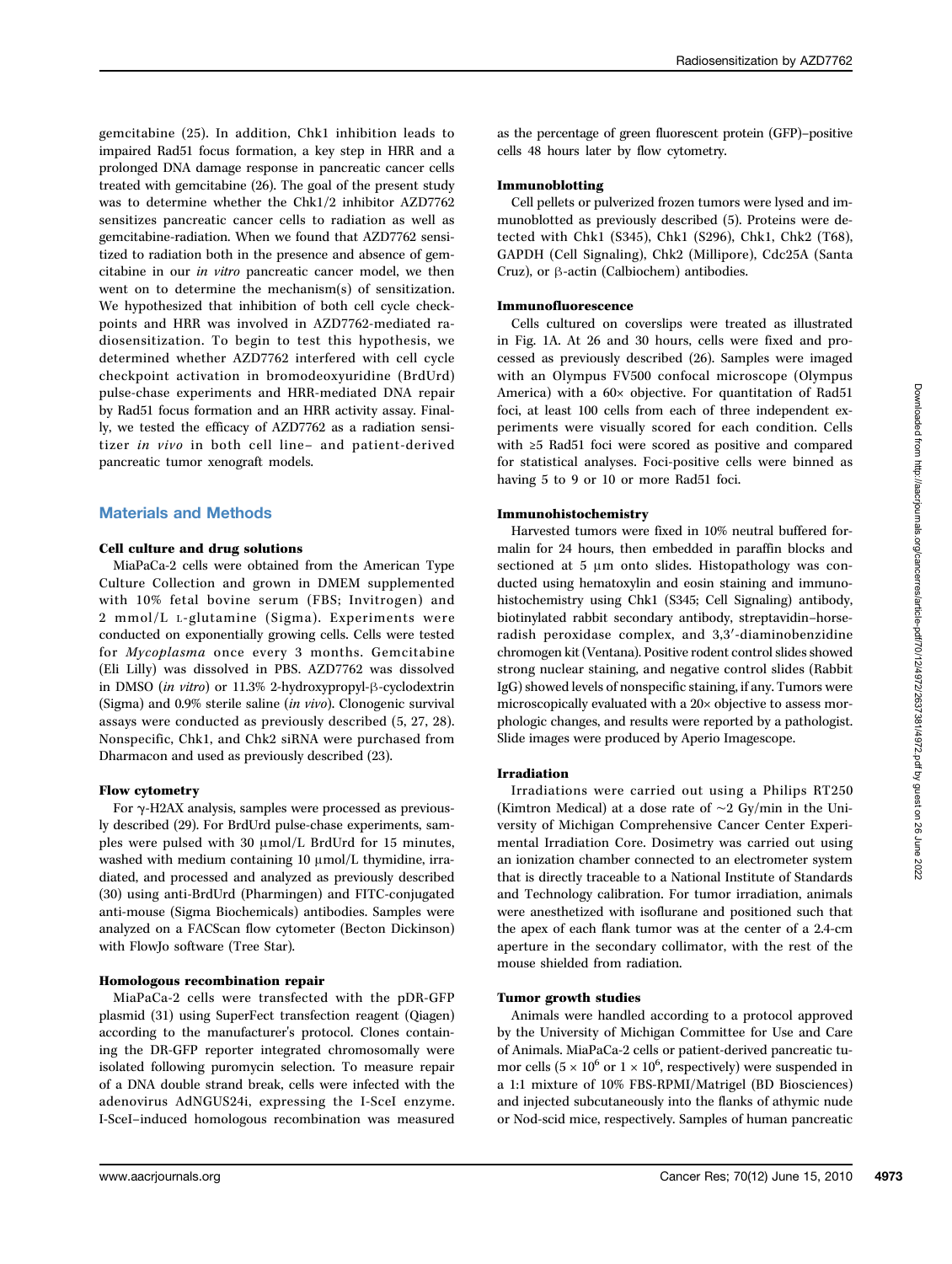

Figure 1. Radiosensitization in response to Chk1 inhibition and gemcitabine. A, schedule of treatments. B, MiaPaCa-2 cells were treated with gemcitabine (Gem; 50 nmol/L), AZD7762 (AZD; 100 nmol/L), and ionizing radiation (IR; 0–8 Gy) as illustrated in A. The plating efficiency of the untreated control cells was 41%. C, MiaPaCa-2 cells were treated as illustrated in A, except with 7.5 Gy. Cells were collected for immunoblotting at  $t = 26$  hours. D, alternatively, cells were treated with Chk1 and/or Chk2 siRNA, irradiated 48 hours posttransfection, and then processed for clonogenic survival. The radiation enhancement ratios were normalized to the mean inactivation dose of the nonspecific siRNA (NS)–treated samples. Data are from a single experiment representative of three independent experiments (B, C) or the mean radiation enhancement ratio of four independent experiments  $\pm$  SEM (D, numeric values in B). For B, error bars are contained within the points. Statistically significant differences are indicated  $(*, P < 0.05)$ .

adenocarcinomas were handled as described previously (32). Treatment was initiated when the average tumor volume reached 100 mm<sup>3</sup> . For tumor growth delay studies, tumor size was measured two times per week. Tumor volume (TV) was calculated according to the equation: TV =  $\pi/6$  $(ab^2)$ , where a and b are the longer and shorter dimensions of the tumor, respectively. Measurements were made until day 120 or until the tumor volume increased by approximately a factor of 10.

## Statistical analysis

For in vitro radiation enhancement, drug cytotoxicity, and Rad51 foci, statistically significant differences were determined by one-way ANOVA with the Newman-Keuls' postcomparison test in GraphPad PRISM version 3 (GraphPad software). Additivity was defined by the difference in the area-under-the-curve between the control and gemcitabine-AZD7762 being not significantly different from the sum of the differences between the control and gemcitabine or AZD7762 alone using a two-way ANOVA model with an

interaction term (33). For  $γ$ -H2AX, data were analyzed using ANOVA (PROC MIXED in SAS). Estimates of means, differences between means, and statistical significance were all derived from the ANOVA model. For in vivo tumor growth, tumor volume doubling was determined for each xenograft by identifying the earliest day on which it was at least twice as large as on the first day of treatment. A cubic smoothing spline (SMOOTH.SPLINE function in R) was used to obtain the exact time of doubling, and the Kaplan-Meier method was used to analyze the doubling times derived from the smoothed growth curves. Log-rank test (PROC LIFETEST in SAS) was used for comparisons between any two treatment groups.

## **Results**

## AZD7762 radiosensitizes pancreatic cancer cells through inhibition of Chk1

To begin to determine if the Chk1/2 inhibitor AZD7762 is a radiation sensitizer, we treated MiaPaCa-2 pancreatic cancer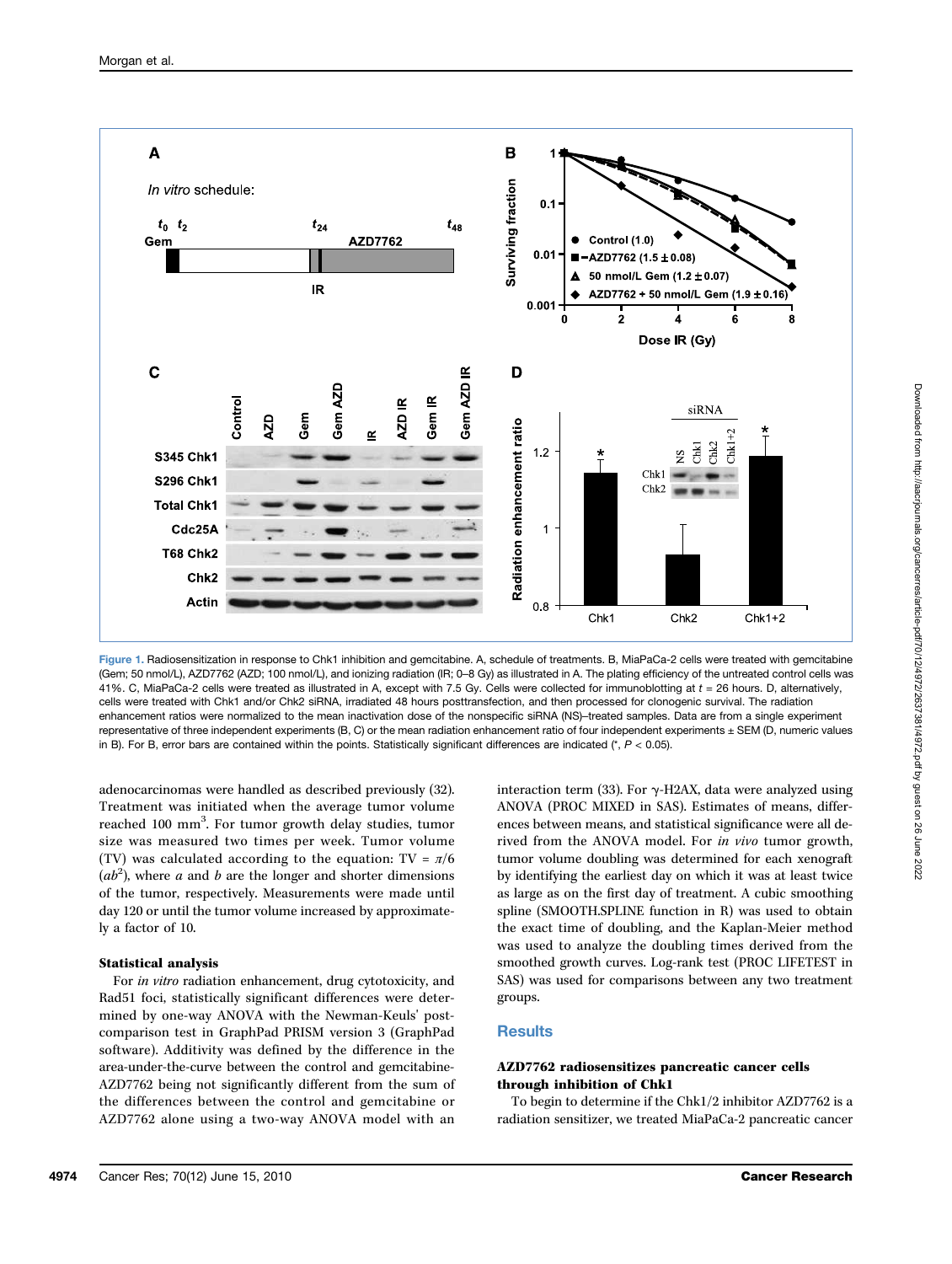cells with noncytotoxic concentrations of gemcitabine and AZD7762 according to the schedule illustrated in Fig. 1A and then assessed radiation survival by a clonogenic assay. We found that AZD7762 alone significantly sensitized MiaPaCa-2 cells to radiation, producing a RER (radiation enhancement ratio) of  $1.5 \pm 0.08$  ( $P < 0.05$ ; Fig. 1B; Supplementary Table S1). The combination of AZD7762 with gemcitabine further enhanced radiosensitization beyond that observed with gemcitabine alone (RER 1.9  $\pm$  0.16 and 1.2  $\pm$ 0.07, respectively;  $P < 0.05$ ). AZD7762 and gemcitabine produced additive effects on radiosensitization over a range of gemcitabine concentrations (10–50 nmol/L) and under conditions that produced minimal to substantial cytotoxicity  $(0.9 \pm 0.06 \text{ to } 0.2 \pm 0.07;$  Supplementary Table S1). The cytotoxicity produced by AZD7762 in combination with 50 nmol/L gemcitabine (0.2 ± 0.07) was significantly greater ( $P < 0.05$ ) than that caused by the same concentration of gemcitabine  $(1.0 \pm 0.04)$  or AZD7762  $(0.9 \pm 0.05)$  alone, which is consistent with our previous data demonstrating chemosensitization by

Chk1 inhibition (25). We obtained similar data in MPanc96 cells where AZD7762 produced sensitization to radiation (RER 1.4  $\pm$  0.15) and gemcitabine-radiation (RER gemcitabine 1.2 ± 0.16 versus gemcitabine-AZD7762 1.5 ± 0.20; Supplementary Fig. S1).

To confirm that AZD7762 inhibits Chk1/2 in our models, we analyzed Chk1 and Chk2 signaling. As anticipated, we observed that Chk1 autophosphorylation (S296 Chk1) was inhibited and that Cdc25A was stabilized by AZD7762 in response to gemcitabine, radiation, or gemcitabineradiation (ref. 34; Fig. 1C). Taken together, these results show that AZD7762 inhibits Chk1. ATR- and ATM-mediated phosphorylation of Chk1 (S345 Chk1) and Chk2 (T68 Chk2) were increased by the addition of AZD7762 to gemcitabine and/or radiation, likely a consequence of the increased level of DNA damage present under these treatment conditions (Fig. 3). To address the relative contributions of inhibition of Chk1 or Chk2 by AZD7762 to radiosensitization, we used siRNA to selectively deplete Chk1 or Chk2 from MiaPaCa-2



Figure 2. The effects of AZD7762 on progression from S-phase in response to gemcitabine and radiation. MiaPaCa-2 cells were treated as illustrated in Fig. 1A with the exception that cells were pulsed with BrdUrd immediately before radiation  $(t = 24$  hours; 7.5 Gy). At 26, 30, and 40 hours, cells were collected for flow cytometry. Untreated MiaPaCa-2 cells had a 20-hour cell doubling time. Data in the histograms represent only BrdUrd-positive cells from a single experiment with the percentages of cells in  $G_1$ , S, and  $G_2$ -M illustrated. Data are representative of 3 independent experiments.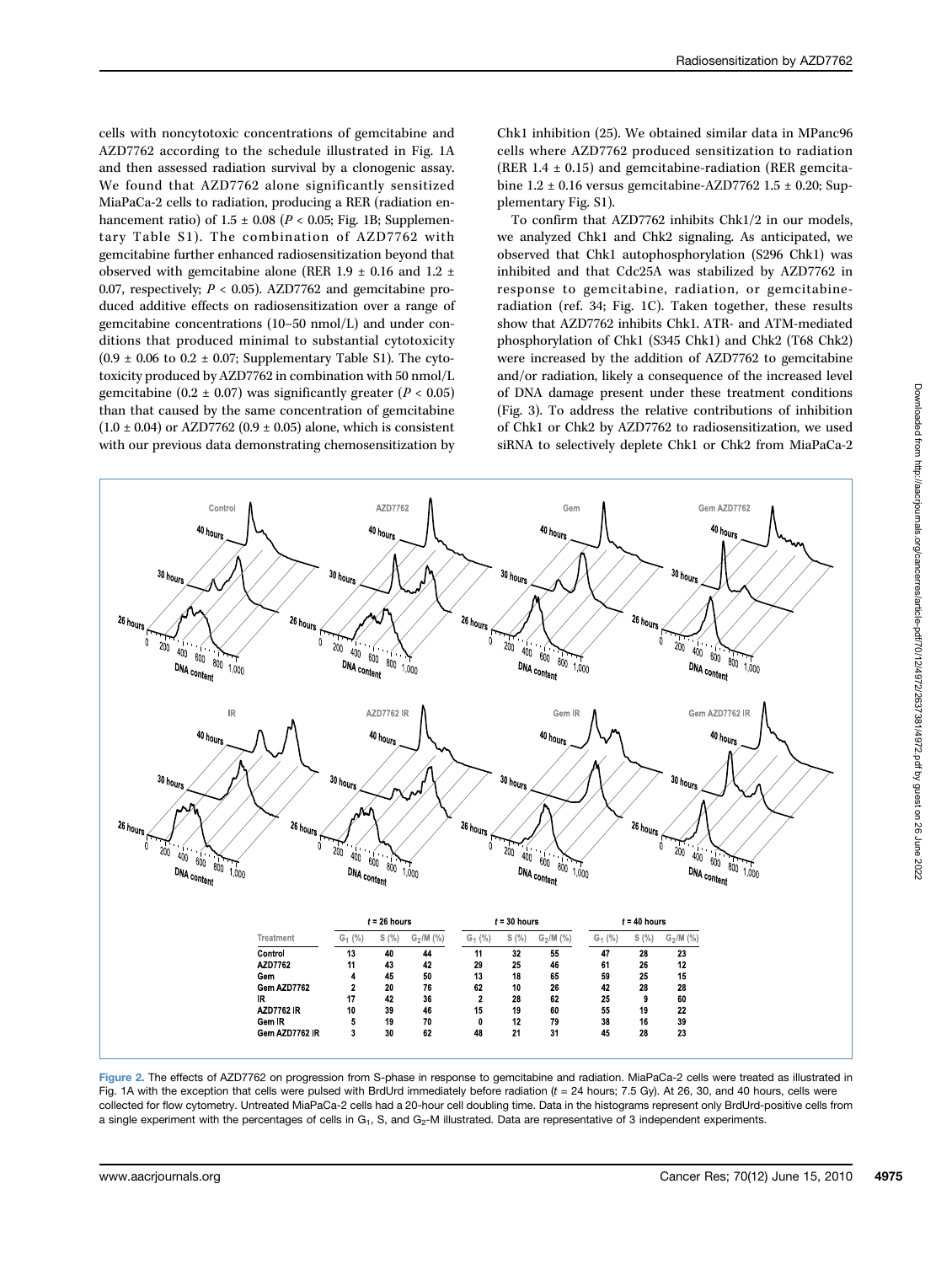

Figure 3. The effects of AZD7762 on Rad51, HRR, and γ-H2AX. A, MiaPaCa-2 cells were treated as illustrated (Fig. 1A) and fixed for immunofluorescence at 30 hours. Cells were stained with 4',6-diamidino-2-phenylindole (blue) and for Rad51 (green). B, Rad51 foci were analyzed at  $t = 26$  and 30 hours. Data are the mean  $\pm$  SEM of three independent experiments. C, MiaPaCa-2-DR-GFP cells were treated as illustrated; at  $t = 48$  hours, the percentage of GFP-positive cells was measured by flow cytometry. Data are expressed as the mean percentage of GFP-positive cells  $\pm$  SEM of  $n = 6$  independent experiments. D, γ-H2AX was assessed by flow cytometry in MiaPaCa-2 cells treated with radiation (7.5 Gy) at  $t = 24$  hours, according to the schedule illustrated in Fig. 1A, and collected at various time points following radiation (t = 24-48 hours). Data are expressed as the percentage of cells staining positive for γ-H2AX and are the mean ± SEM of  $n = 4$  to 6 independent experiments. B to D, statistical significance ( $P < 0.05$ ) is indicated versus control (\*), gemcitabine ( $\dagger$ ), radiation ( $\Box$ ), and gemcitabine-radiation ( $\dagger$ ).

cells. Relative to nonspecific siRNA-treated cells, Chk1 depleted cells were sensitized to radiation similarly, whereas Chk2-depleted cells were not (Fig. 1D). Depletion of Chk2 did not increase the sensitization produced by depletion of Chk1. These data are consistent with our previous observation that Chk1 but not Chk2 siRNA sensitizes pancreatic cancer cells to gemcitabine (25) and suggest that radiosensitization by AZD7762 is mediated by Chk1 inhibition.

## Gemcitabine- and radiation-induced cell cycle checkpoints are abrogated by AZD7762

To determine whether AZD7762 would modulate Chk1 mediated cell cycle checkpoints, we labeled S-phase cells with BrdUrd and followed the progression of the cells through the cell cycle over time  $(t = 26-40$  hours). This permitted the observation of effects that were more difficult to distinguish by single parameter flow cytometry (Supplementary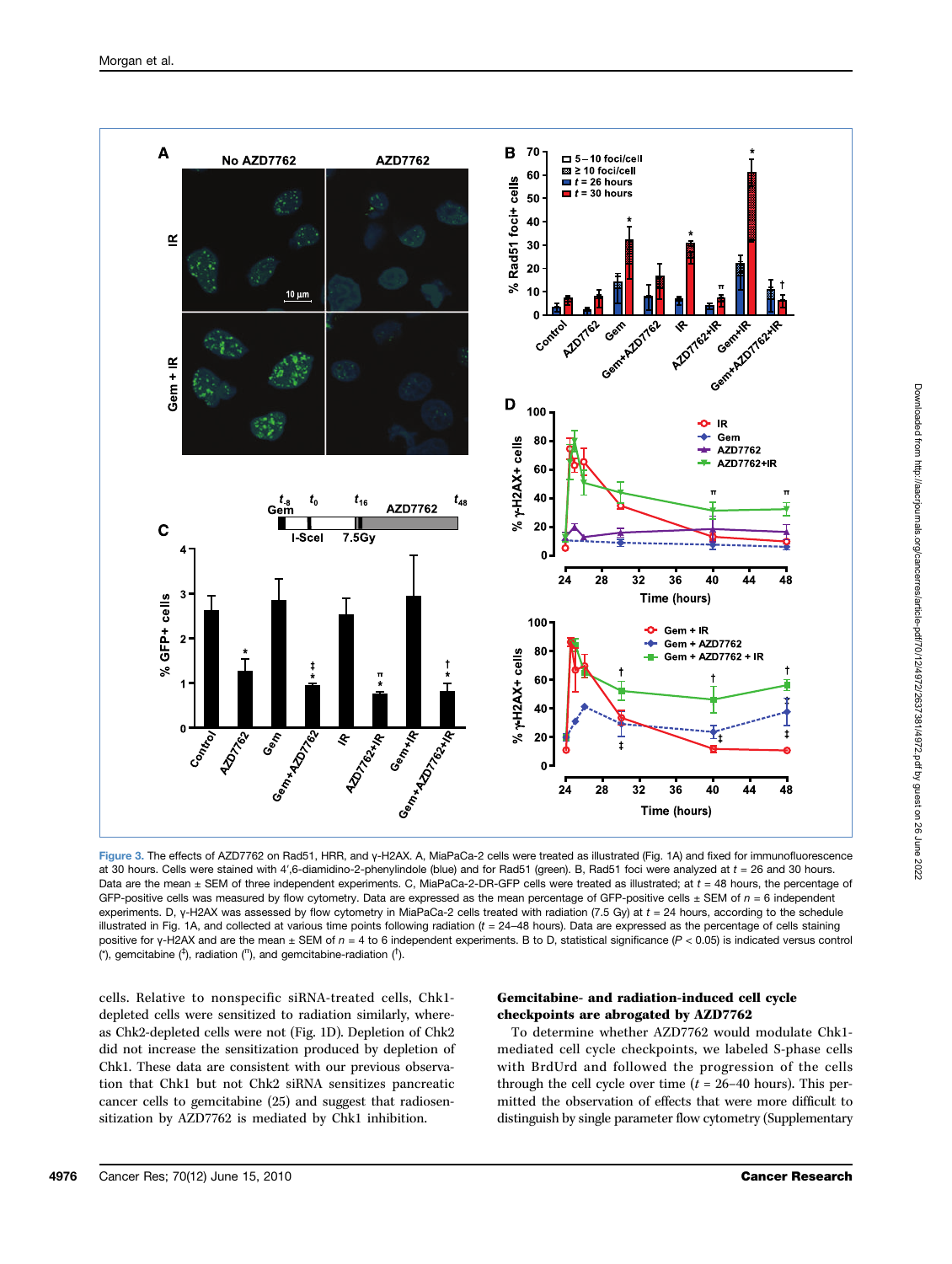Fig. S2). Treatment with AZD7762 alone resulted in a more rapid progression from S phase into  $G_2$ -M, and subsequently  $G_1$ , relative to the untreated control cells (Fig. 2; Supplementary Table S2). As anticipated, a noncytotoxic concentration of gemcitabine resulted in temporary S-phase arrest as evidenced by a narrow Sphase distribution ( $t = 26$  hours) and delayed reentry into the subsequent S phase ( $t = 40$  hours). The addition of AZD7762 to gemcitabine resulted in a more rapid transit of cells from S phase to  $G_1$  and subsequently into a second round of S phase. Radiation induced a  $G_2$  checkpoint, evidenced by  $G_2$ -M accumulation at 40 hours that was overcome by AZD7762. Finally, addition of AZD7762 to gemcitabine-radiation resulted in a more rapid transition from  $G_2$ -M to  $G_1$ . In response to radiation and gemcitabine-radiation, AZD7762 specifically abrogated the  $G_2$ checkpoint, as evidenced by an increase in the percentage of phosphorylated histone H3–positive cells (Supplementary Table S3). Together, these results support the conclusion that AZD7762 accelerates progression through S phase and abrogates the  $G_2$  checkpoint in response to gemcitabine and radiation treatments, likely through inhibition of Chk1.

## AZD7762 inhibits HRR leading to increased DNA damage

To further explore the mechanisms of radiosensitization by AZD7762, we investigated the effects of AZD7762 on Rad51 and HRR. In response to gemcitabine and/or radiation, Rad51 formed discrete nuclear foci at the 30-hour time point (Fig. 3A, B). The addition of AZD7762 significantly inhibited the appearance of Rad51 foci in response to gemcitabine or radiation alone, as well as in response to the combination of gemcitabine and radiation. To distinguish whether AZD7762 was attenuating formation versus promoting dissociation of Rad51 foci, we selected two time points for analysis. We found that in response to gemcitabine and/or radiation, Rad51 foci assembly mainly occurred between 26 and 30 hours. The finding that Rad51 foci failed to assemble in the presence of AZD7762 suggests that AZD7762 acts to inhibit Rad51 focus formation, rather than promote Rad51 focus dissociation.

To specifically measure whether AZD7762 inhibits HRR, we used the DR-GFP reporter assay, which measures



Figure 4. Effects of AZD7762 on MiaPaCa-2 xenografts in response to gemcitabine and radiation. A, schedule of treatments. B, athymic nude mice bearing bilateral, subcutaneous MiaPaCa-2–derived xenografts were treated with gemcitabine (90 mg/kg), AZD7762 (20 mg/kg), and/or radiation (2 Gy/fraction) for three cycles as illustrated (A). Data are expressed as the proportion of tumors doubled in volume. Each treatment group contained six to seven animals (12–14 tumors). For immunoblotting (C) or immunohistochemistry (D), tumors were harvested on day 1. Immunoblots are from a single experiment representative of three independent experiments. For S345 Chk1 immunohistochemistry, the average score obtained from three to four tumor specimens is illustrated, in which "-" indicates no staining and "+++" indicates maximal staining.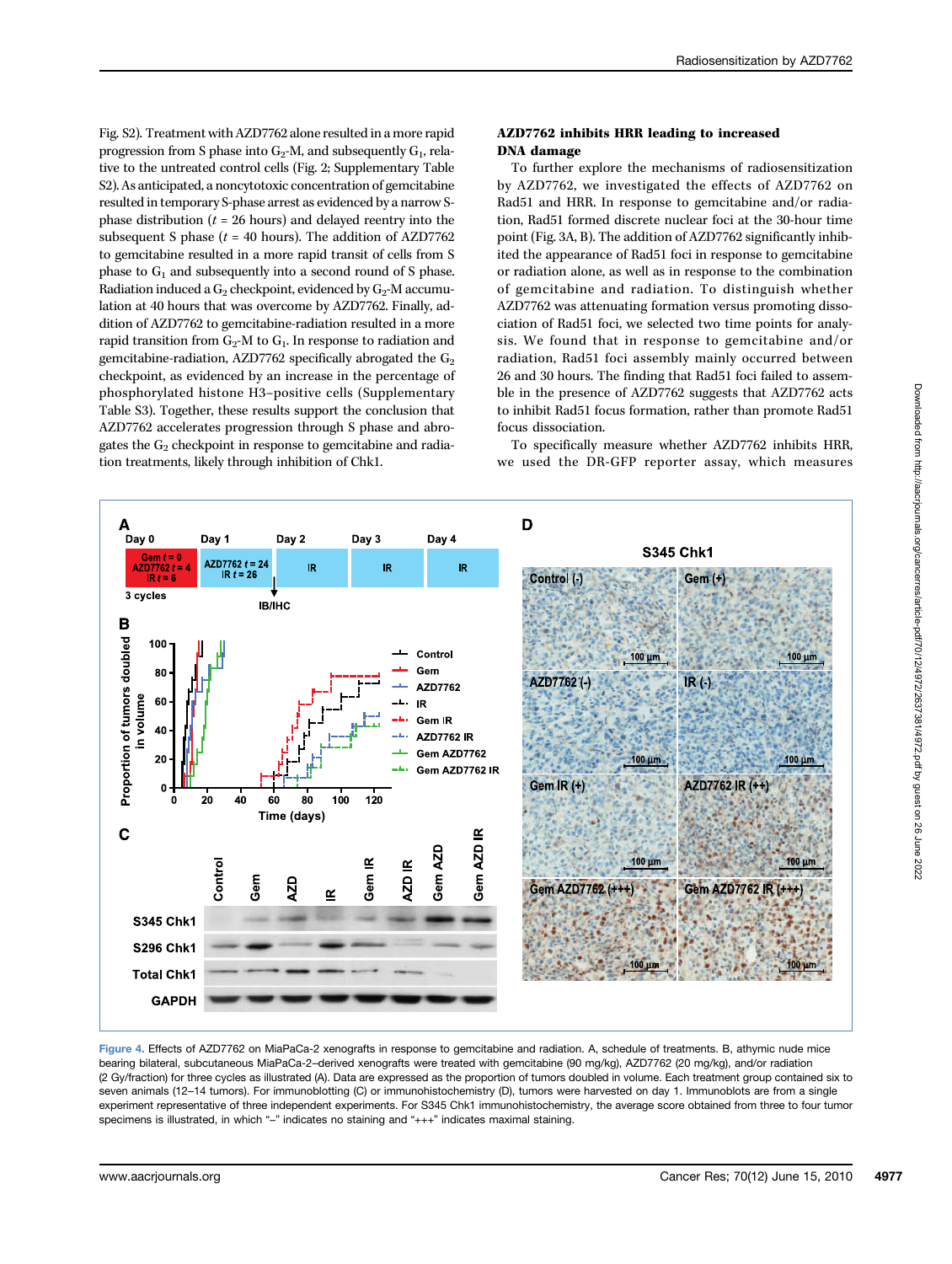| <b>Treatment</b>  | MiaPaCa-2                    | <b>Patient F</b>     | <b>Patient J</b>              |
|-------------------|------------------------------|----------------------|-------------------------------|
| Control           | 8(5, 13)                     | 10.0(7, 10)          | 6.5(6, 9)                     |
| Gem               | 12 (10, 14)                  | $33.0^{*}$ (21, 37)  | $23.5^*$ (21, 26)             |
| AZD7762           | $11^* (8, 21)$               | $25.5^*$ (20, 30)    | $26.5^*$ (17, 28)             |
| IR.               | $89* (68, nd)$               | $15.0^*$ (9, 18)     | $32.5^*$ (16, 42)             |
| Gem IR            | 75* (63, 94)                 | $49.0^{+T}$ (32, 54) | $49.0^{+T}$ (45, 51)          |
| <b>AZD7762 IR</b> | $>114$ <sup>*</sup> (83, nd) | $44.0^{+T}$ (39, 53) | $44.5^{+T}$ (43, 47)          |
| Gem AZD7762       | $19^{*+}$ (12, 22)           | $46.5^{*}$ (42, 52)  | $41.0^{*}$ (37, 42)           |
| Gem AZD7762 IR    | $>109^{*†}$ (88, nd)         | $56.0^{+T}$ (47, 62) | $60.5*^{\dagger\pi}$ (56, 67) |

# Table 1. Tumor doubling time (days)

NOTE: Data are the median time until tumor volume doubling. The upper and lower limits are indicated in parentheses. Statistical differences in the time until tumor volume doubling were determined by the log-rank test and are indicated where  $P < 0.05$  is indicated versus control (\*), gemcitabine (<sup>‡</sup>), gemcitabine-radiation (<sup>†</sup>), or radiation (<sup>π</sup>).

Abbreviations: Gem, gemcitabine; IR, ionizing radiation; nd, the upper limit could not be determined.

homology-directed repair of an I-SceI endonucleaseinduced DNA double strand break in an integrated GFP reporter gene (31). Consistent with the ability of AZD7762 to inhibit Rad51 focus formation, AZD7762 significantly inhibited HRR as evidenced by a decrease in the percentage of GFP-positive cells (Fig. 3C). In the presence of gemcitabine, radiation, or gemcitabine-radiation, AZD7762 also produced significant inhibition of HRR activity. As anticipated, neither gemcitabine nor radiation led to an increase in HRR activity, as this model only measures repair of I-SceI endonuclease-induced DNA double strand breaks. We next assessed the presence of unrepaired DNA damage by conducting quantitative flow cytometric studies of γ-H2AX staining. As anticipated, radiation or gemcitabine-radiation produced a γ-H2AX signal as early as 30 minutes postirradiation ( $t = 24.5$  hours), which was resolved to basal levels by 16 hours postirradiation ( $t = 40$  hours; Fig. 3D). The addition of AZD7762 to radiation resulted in a significant prolongation of γ-H2AX signaling for up to 24 hours postirradiation ( $t = 48$  hours; 33  $\pm$  5%) compared with radiation alone (10  $\pm$  3%; P < 0.001; Fig. 3D). Although gemcitabine alone produced Rad51 foci ( $t = 30$  hours), it did not produce a significant increase in γ-H2AX staining, which is likely attributable to the differences in the sensitivity of these two assays. Importantly, treatment with AZD7762 and gemcitabine caused maximal γ-H2AX signaling that persisted throughout the course of this study ( $t = 48$  hours; 56  $\pm$  5%). Together, these results show that AZD7762 inhibits HRR, likely through inhibition of Rad51, in response to gemcitabine and radiation, ultimately resulting in the persistence of unrepaired DNA damage.

## Pancreatic tumor xenografts are sensitized to gemcitabine and radiation by AZD7762

Based on the efficacy of AZD7762 as a sensitizer in vitro, we hypothesized that AZD7762 would be an effective sensitizer in pancreatic tumor models. We began by testing the effects of AZD7762 on the growth of MiaPaCa-2–derived subcutaneous xenografts in response to gemcitabine and radia-

tion. Tumor-bearing mice were treated with gemcitabine, radiation, and AZD7762 as illustrated (Fig. 4A). AZD7762 alone produced a significant growth delay ( $\Delta = 3$  days compared with control;  $P = 0.04$ ; Fig. 4B; Table 1). More importantly, the combinations of AZD7762 with gemcitabine or gemcitabine-radiation significantly prolonged the time required for tumor volume doubling relative to gemcitabine alone ( $\Delta$  = 8 days; *P* < 0.001) or gemcitabine-radiation ( $\Delta$  > 35 days;  $P = 0.01$ ). Although there was a trend for AZD7762 to sensitize tumors to radiation ( $\Delta > 25$  days), this difference did not reach statistical significance. Therapy with AZD7762, gemcitabine, and radiation was tolerable as the average weight loss for any of the treatment groups in this study was <10%.

To confirm Chk1 inhibition by AZD7762 in vivo, we analyzed Chk1/2 signaling in tumors on treatment day 1 (Fig. 4A). Consistent with our in vitro findings, S296 Chk1 was inhibited by AZD7762 in the presence of gemcitabine, radiation, and gemcitabine-radiation (Fig. 4C; Supplementary Fig. S3). Also consistent with our in vitro data was a trend for S345 Chk1 to be increased in response to any of the treatments; the most prominent increase in S345 Chk1 occurred following treatment with gemcitabine plus AZD7762 (both in the presence and absence of radiation; Fig. 4C–D; Supplementary Fig. S3). Increased phosphorylation of Chk1 (S345), which targets Chk1 for ubiquitin-mediated proteosomal degradation (35), was paralleled by a loss of total Chk1 protein that is consistent with previous data demonstrating Chk1 degradation in response to cytotoxic doses of gemcitabine and Chk1 inhibitor in MiaPaCa-2 cells (26). Although the in vitro studies (Fig. 1C) presented in this current work did not show Chk1 degradation in response to gemcitabine and AZD7762, it is likely that this difference is due to the noncytotoxic dose of gemcitabine used in this study.

We then wished to determine if AZD7762 could sensitize patient-derived pancreatic tumor xenografts. Pancreatic tumor specimens were obtained from two patients (designated patient F and patient J) at the time of surgical resection, then established, expanded, and implanted into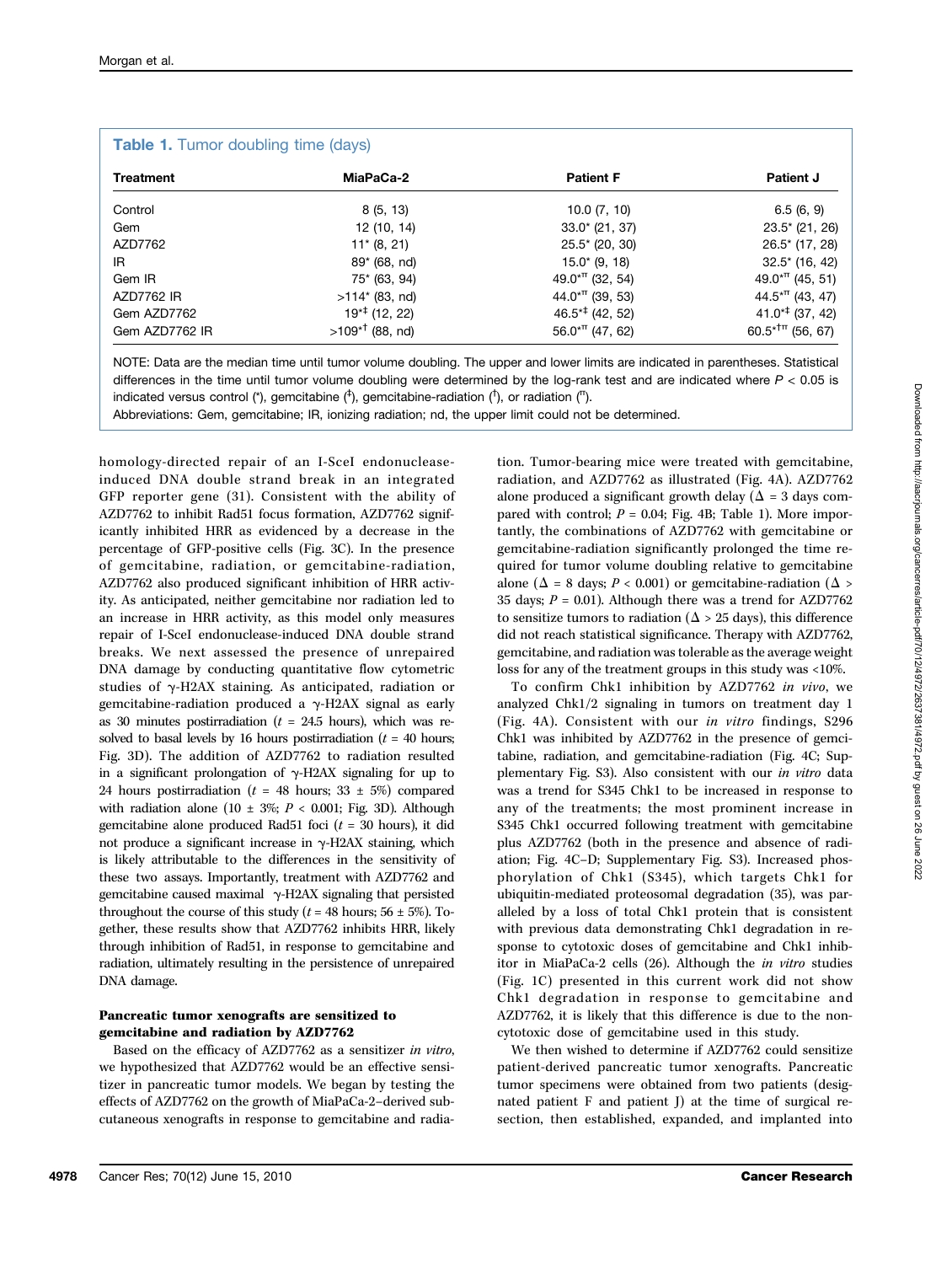mice for therapeutic studies. In an effort to improve the sensitizing properties of AZD7762 and reduce the effects of radiation alone relative to that observed in the MiaPaCa-2 xenografts (Fig. 4B), we treated mice with AZD7762 five times weekly (versus two times for MiaPaCa-2) and with a total of 18 Gy radiation (versus 30 Gy for MiaPaCa-2) as illustrated (Fig. 5A). For both of the patient-tumor xenografts, treatment with the single agents, gemcitabine, AZD7762, or radiation, produced significant effects on tumor growth (Fig. 5B–C; Table 1). Notably, the addition of AZD7762 to radiation resulted in a significantly prolonged time until tumor volume doubling relative to radiation alone  $(\Delta = 29 \text{ days}; P < 0.001 \text{ and } 12 \text{ days}; P < 0.001 \text{ in patient F})$ and patient J xenografts, respectively). Furthermore, the combination of AZD7762 with gemcitabine or gemcitabineradiation delayed the tumor volume doubling time relative to gemcitabine ( $\Delta$  = 14 days;  $P < 0.001$  and 18 days;  $P <$ 0.001 in patient F and patient J xenografts, respectively) as well as gemcitabine-radiation ( $\Delta$  = 7 days; P = 0.07 and 12 days;  $P = 0.001$ , respectively). Overall, these results show that AZD7762 sensitizes to gemcitabine and radiation in multiple pancreatic cancer model systems.

## **Discussion**

In this study, we have shown that Chk1/2 inhibition by AZD7762 enhances radiation sensitivity and gemcitabinemediated radiosensitization in pancreatic cancer cells and xenografts. Radiosensitization by AZD7762 is associated with abrogation of the radiation-induced  $G_2$  checkpoint as well as inhibition of HRR. Inhibition of these two processes by AZD7762 results in increased DNA damage, evidenced by

increased ATR-mediated Chk1 phosphorylation (S345 Chk1) and persistent γ-H2AX expression. These data support the clinical investigation of Chk1 inhibitors, specifically AZD7762, in combination with gemcitabine-radiation in patients with locally advanced pancreatic cancer. Furthermore, these data suggest that S345 Chk1 and  $\gamma$ -H2AX might be useful markers for predicting AZD7762 activity in clinical trials.

Although this is the first study demonstrating radiosensitization by a Chk1 inhibitor in clinical development (22), other Chk1-targeted agents are radiosensitizers. Chir-124, a novel Chk1 inhibitor in preclinical development, radiosensitized all HCT116 models but to a greater extent in HCT116 p21−/− cells (14). The Chk1 inhibitor, CEP-3891, although discontinued for clinical development, radiosensitized U2-OS cells (36). Furthermore, the nonselective Chk1 inhibitor UCN-01 induced radiosensitization that was dependent on the presence of mutant p53 (17). These studies have associated radiosensitization induced by Chk1 inhibitors with abrogation of the radiation-induced G<sub>2</sub> checkpoint. Our work now shows that inhibition of Rad51 and HRR is an additional mechanism of sensitization by Chk1 inhibitors in pancreatic cancer models.

Our findings suggest that Chk1 inhibitors may have at least two mechanisms by which they selectively sensitize tumor cells compared with normal cells. Substantial literature supports the model that normal cells (e.g., cells with normal  $p53$  function) should respond to stress by halting at the  $G_1$ checkpoint (through p53 induction) and thus be unaffected by loss of the Chk1-mediated S or  $G_2$  checkpoints. Conversely, tumor cells that harbor p53 mutations should rely exclusively on Chk1/2-mediated pathways for cell cycle arrest in



Figure 5. The effects of AZD7762 on patient-derived xenografts in response to gemcitabine and radiation. Nod-scid mice bearing bilateral, subcutaneous xenografts derived from two different patient pancreatic tumors (patients F and J; B and C, respectively) were treated with gemcitabine (90 mg/kg), AZD7762 (20 mg/kg), and/or radiation (1.8 Gy/fraction) for two cycles as illustrated (A). Data are expressed as the proportion of tumors doubled in volume. Each treatment group contained 6 to 10 mice (12–20 tumors).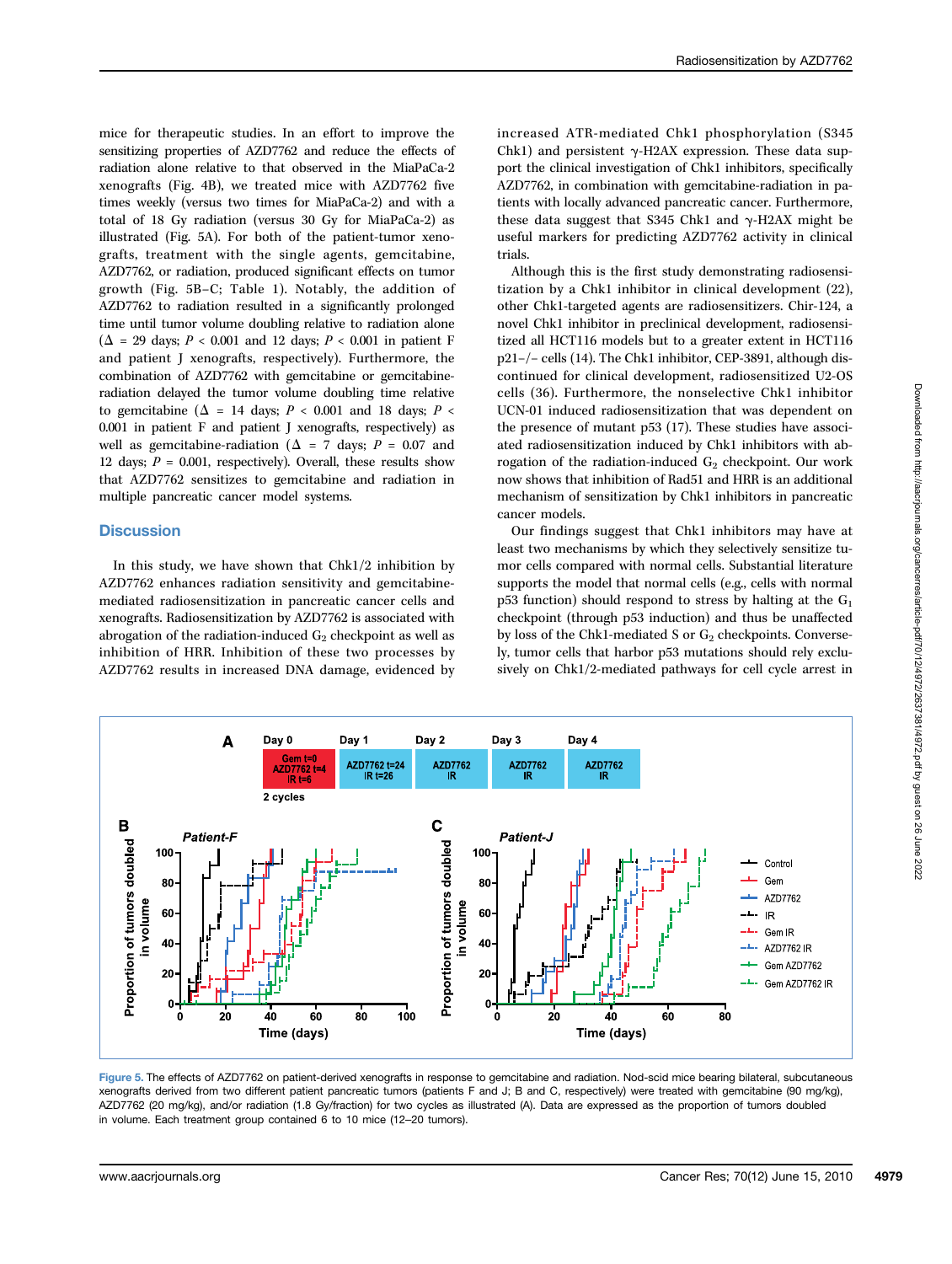response to stress. This model is supported by the findings that Chk1 inhibition preferentially sensitizes HCT116 p53−/− cells (versus HCT  $p53+/+)$  to gemcitabine (13) and radiation (10) as well as HCT116 p53−/− tumors to 5-fluorouracil (37). In addition to p53, however, our model would predict that tumors that overexpress Rad51, such as pancreatic tumors (38), would rely more heavily on HRR and thus be more sensitive to Chk1 inhibition than their normal cell counterparts. Rad51 overexpression results in increased HRR as well as resistance to radiation (39). Because p53 is mutated and Rad51 is overexpressed in more than half of all pancreatic carcinomas (40, 41), both of these may offer a therapeutic window for selective sensitization of tumor cells to gemcitabine/radiation by Chk1 inhibitors. Thus, it remains possible that p53 wildtype tumors may still be sensitized through HRR inhibition, and it may be premature to restrict Chk1 inhibitor use to p53 mutant tumors.

Although this study shows that both inhibition of the cell cycle checkpoint and HRR are associated with radiosensitization by AZD7762, the relative importance of these effects remains to be determined. HRR plays an important role in radiation-induced DSB repair in S- and  $G_2$ -phase cells (42, 43), and HRR deficiency results in radiosensitization relative to matched HRR-proficient cell types (42, 44, 45). Furthermore, the requirement of HRR inhibition in radiosensitization by Chk1 inhibitors is shown by a lack of radiosensitization by checkpoint inhibition in HRR-incompetent cells (44). HRR inhibition by AZD7762 would render gemcitabinetreated cells extremely sensitive to radiation because gemcitabine arrests cells in S phase (23, 46), in which HRR plays a predominant role. It will be important in future studies to establish a causative link between HRR inhibition and radiosensitization by Chk1 inhibitors.

Because AZD7762 is an inhibitor of both Chk1 and Chk2  $(IC_{50} 5$  and <10 nmol/L, respectively), our studies cannot exclude the possibility that Chk2 inhibition is involved in AZD7762-mediated radiosensitization. The ability of AZD7762 to inhibit Chk2 activity is suggested by the reversal of the radiation-induced Chk2 mobility shift (Fig. 1C; ref. 47). However, several lines of evidence suggest that inhibition of

<sup>6</sup> L.A. Parsels, manuscript in preparation.

## **References**

- 1. In: Ries LAG, Melbert DKM, Stinchcomb DG, et al, editors. SEER Cancer Statistics Review, 1975-2005. Bethesda (MD): National Cancer Institute; 2008.
- 2. Loehrer PJ, Powell ME, Cardenes HR, et al. A randomized phase III study of gemcitabine in combination with radiation therapy versus gemcitabine alone in patients with localized, unresectable pancreatic cancer: E4201. J Clin Oncol 2008;26 (May 20 Suppl): Abstract 4506.
- 3. McGinn CJ, Zalupski MM, Shureiqi I, et al. Phase I trial of radiation dose escalation with concurrent weekly full-dose gemcitabine in patients with advanced pancreatic cancer. J Clin Oncol 2001;19: 4202–8.
- 4. Morgan MA, Meirovitz A, Davis MA, Kollar LE, Hassan MC, Lawrence TS. Radiotherapy combined with gemcitabine and oxaliplatin in pancreatic cancer cells. Transl Oncol 2008;1:36–43.

Chk1 and not Chk2 produces sensitization. We found that depletion of Chk1 but not Chk2 with siRNA produced radiosensitization and, furthermore, depletion of Chk2 did not increase the radiosensitization caused by Chk1 depletion. In addition, the Chk1 inhibitors PD-321852 and PF-00477736 (the latter of which is 100-fold more selective for Chk1 than Chk2) have shown in vitro radiosensitizing and chemosensitizing properties comparable with AZD7762 (16, 26, 48). Finally, multiple studies using Chk2 siRNA have shown a lack of effect of Chk2 inhibition on sensitization to radiation or gemcitabine (9–11, 25). Taken together, these results suggest that sensitization by AZD7762 is mediated by inhibition of Chk1.

Our finding that AZD7762 in combination with gemcitabine and radiation produced a significant delay in the growth of pancreatic tumor xenografts with tolerable toxicity supports the development of clinical trials in patients with locally advanced disease. In addition, we have found that AZD7762 is a chemosensitizer to gemcitabine  $(13)$ <sup>6</sup> suggesting that AZD7762 may also play an important role in improving both adjuvant therapy and the treatment of metastatic disease. It will be important to define the optimal schedule of administration of AZD7762, gemcitabine, and radiation as well as to identify biomarkers of AZD7762 activity in easily attainable surrogate tissues for future clinical trials.

## Disclosure of Potential Conflicts of Interest

M.A. Morgan: commercial research grant, AstraZeneca. J. Maybaum: commercial research grant, AstraZeneca. The other authors disclosed no potential conflicts of interest.

#### Acknowledgments

We thank Drs. Frank Graham and Philip Ng (McMaster University) for the AdNGUS24i adenovirus.

## Grant Support

NIH grant R01CA78554, Cancer Center Core grant P30 CA046592, and AstraZeneca.

The costs of publication of this article were defrayed in part by the payment of page charges. This article must therefore be hereby marked advertisement in accordance with 18 U.S.C. Section 1734 solely to indicate this fact.

Received 09/25/2009; revised 03/25/2010; accepted 04/12/2010; published OnlineFirst 05/25/2010.

- 5. Morgan MA, Parsels LA, Kollar LE, Normolle DP, Maybaum J, Lawrence TS. The combination of epidermal growth factor receptor inhibitors with gemcitabine and radiation in pancreatic cancer. Clin Cancer Res 2008;14:5142–9.
- 6. Liu Q, Guntuku S, Cui XS, et al. Chk1 is an essential kinase that is regulated by Atr and required for the G(2)/M DNA damage checkpoint. Genes Dev 2000;14:1448–59.
- 7. Zhao H, Watkins JL, Piwnica-Worms H. Disruption of the checkpoint kinase 1/cell division cycle 25A pathway abrogates ionizing radiation-induced S and  $G_2$  checkpoints. Proc Natl Acad Sci U S A 2002;99:14795–800.
- 8. Sorensen CS, Hansen LT, Dziegielewski J, et al. The cell-cycle checkpoint kinase Chk1 is required for mammalian homologous recombination repair. Nat Cell Biol 2005;7:195–201.